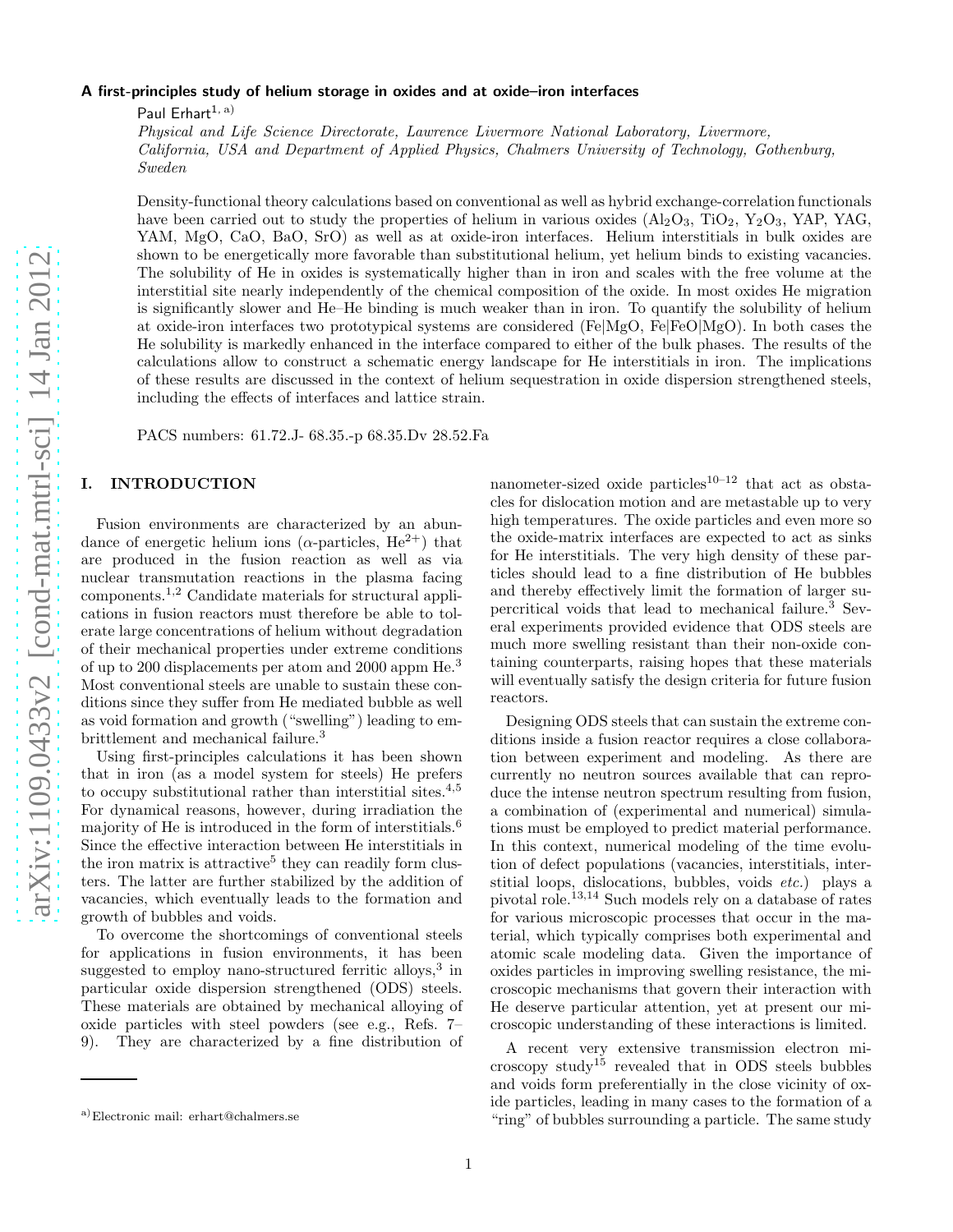also demonstrated that oxide particles in ODS steels exhibit a broad variety of size, chemical composition, bulk and interface structure including amorphous, partially amorphous and crystalline particles, core-shell configurations as well as chemical gradients. It was furthermore shown that materials with smaller particles can tolerate more helium providing direct evidence for the importance of the interface area.<sup>15</sup> In this context, an oxide "particle" can be as small as a few  $\AA$ ngströms, correponding to just a couple of atoms.10,12 While size of these "nanofeatures"<sup>3</sup> can be below the resolution obtainable in transmission electron microscopy, they nonetheless contribute to He sequestration due to their sheer number and very large effcetive interface area.

Atomic scale modeling is in principle ideally suited to complement these experiments and to provide detailed insight as well as quantitative information regarding the behavior of helium inside and near oxide particles. The enormous chemical and structural complexity present in ODS steels, however, renders a direct simulation of these systems at present impractical. On the other hand macroscopic measurements of He populations indicate that the most important parameter is particle size and thus interface area.<sup>15</sup> This suggests that the solubility of helium follows more general trends that are independent of variations in the local chemistry. The objective of the present paper is to demonstrate that the behavior of He in oxides and in the vicinity of oxide-iron interfaces can to a large extent be described by simple scaling relations. This is achieved by means of densityfunctional theory calculations using both conventional and hybrid exchange-correlation (XC) functionals of bulk oxides, bulk iron, and representative oxide-iron interfaces. The thus obtained data provides not only valuable insight into the microscopic mechanisms but can be further utilized to parametrize for example rate equation models.<sup>14</sup> Note that even though nanosized oxide nuclei of the type described in Refs. 10 and 12 are not explicitly studied in the present work, the arguments that indicate that the governing parameter is free volume and in particular free volume at oxide-iron interfaces in general also transpire to the case of very small oxide inclusion. Compared to earlier investigations that considered He defects in select oxides and carbides, $16^{-18}$  the present work aims to provide a more general perspective, including a variety of oxides that represent different local environments, chemistry, and covalent-vs-ionic character.

The paper is organized as follows. In the next section computational methods and parameters are summarized. The results of a comprehensive study of He-related defects in three prototypical oxides  $(Al_2O_3, TiO_2, Y_2O_3)$ are described in Sect. III. It is demonstrated that He occurs predominantly in the form of interstitials and that solubilities are much larger than in iron. Furthermore it is found that formation energies of He interstitials determined using conventional XC functionals are very close to values obtained from (more elaborate) hybrid XC functional calculations. To rationalize the variation of He interstitial formation energies among different oxides, in Sect. IV A their volume dependence is studied additionally including the oxides  $Y_4Al_2O_9$  (YAM),  $Y_3Al_5O_{12}$  $(YAG)$ , YAlO<sub>3</sub>  $(YAP)$ , MgO, CaO, SrO, and BaO. Section IV B concerns the migration barriers for He interstitials in oxides, which are found to be systematically higher than in iron. The binding between He interstitials is the subject of Sect. IV C, where it is shown that most oxides are less prone to He cluster formation than Fe, a behavior that results from a lower density of interstitial site in these materials. The solubility of He interstitials in two representative oxide-iron interfaces (Fe|MgO,  $Fe|FeO|MgO$  is quantified in Sect. V, where solubilities at interfaces are found to be systematically higher than in the bulk phases. Finally all these data are combined to sketch a typical energy landscape for He interstitial migration across an oxide-iron interface and discuss the results in the context of He sequestration in ODS steels.

## II. METHODOLOGY

#### A. Thermodynamics

Whereas in elemental metals the formation energy of an intrinsic defect is constant, in oxides defect formation energies depend both on the electron chemical potential (also referred to as Fermi level) and the chemical environment. The expression for the defect formation energy makes these dependencies explicit,  $^{19,20}$ 

$$
\Delta E_D = (E_D - E_H) - q(E_{\text{VBM}} + \mu_e) - \sum_i \Delta n_i \mu_i, \quad (1)
$$

where  $\mu_i$  is the chemical potential of component *i*,  $E_D$ is the total energy of the system containing the defect and  $E_H$  is the total energy of the ideal reference system. The defect formation energy is linearly dependent on the defect charge state  $q$  and the electron chemical potential  $\mu_e$  which is measured with respect to the valence band maximum  $E_{\text{VBM}}$ . Here,  $\Delta n_i$  denotes the difference in the number of atoms of element i between the system with and without the defect, for example in the case of an isolated oxygen vacancy  $\Delta n_{\rm O} = -1$  whereas all the other  $\Delta n_i$  are zero. The chemical potentials of the constituents  $\mu_i$  are conveniently expressed with respect to the bulk chemical potentials  $\mu_i^{\text{bulk}}$  of the respective elemental ground states,  $\mu_i = \mu_i^{\text{bulk}} + \Delta \mu_i$ . Metal and oxygen-rich conditions correspond to  $\Delta\mu_{\rm metal}$  = 0 and  $\Delta\mu_{\rm O}=0$ , respectively. The values of the chemical potentials can be translated to partial pressures enabling direct comparison with experiments.<sup>21</sup> For simplicity, in the present work He-rich conditions are assumed always, i.e.  $\Delta \mu_{\text{He}} = 0 \text{ eV}$ . For an elemental metal Eq. (1) reduces to the usual expression

$$
\Delta E_D = E_D - \frac{N + \Delta n}{N} E_H,\tag{2}
$$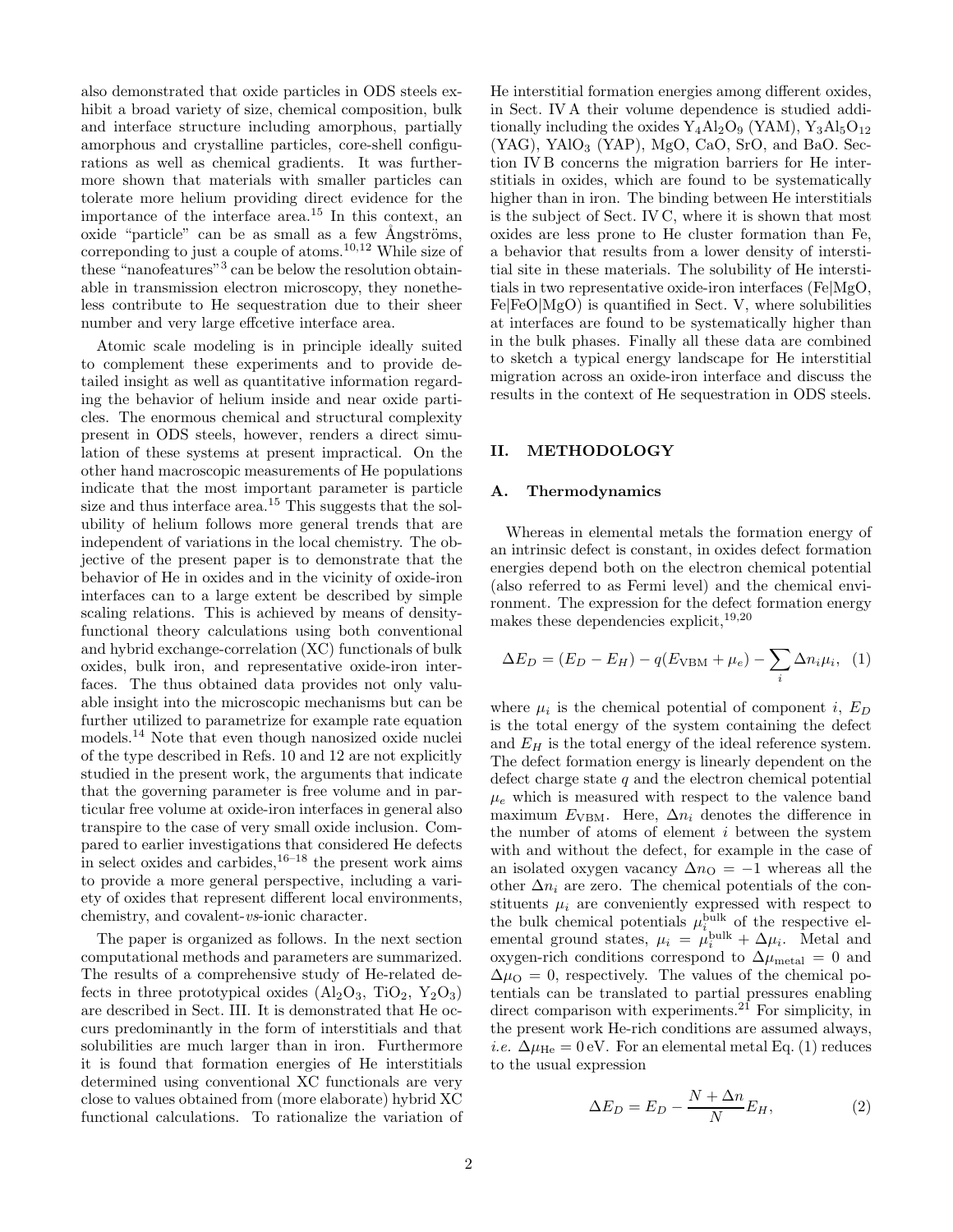TABLE I. Overview of computational parameters used in calculations of properties of the ideal bulk systems as well as point defects. Migration barrier calculations for  $Y_2O_3$  and the rocksalt structured oxides were carried using the parameters given in brackets.

|                                | $Al_2O_3$                        | TiO <sub>2</sub>                 | ${\rm Y_2O_3}$                                           | YAP                              | YAG                                                       | YAM                              | $(Mg, Ca, Ba, Sr)$ O             |
|--------------------------------|----------------------------------|----------------------------------|----------------------------------------------------------|----------------------------------|-----------------------------------------------------------|----------------------------------|----------------------------------|
| Ideal cell calculations        |                                  |                                  |                                                          |                                  |                                                           |                                  |                                  |
| Number of atoms                | 10                               | 6                                | 40                                                       | 20                               | 80                                                        | 60                               |                                  |
| $k$ -point sampling            | $\Gamma 4 \times 4 \times 4$     | $\Gamma 6 \times 6 \times 6$     | $\Gamma 2 \times 2 \times 2$                             | $\Gamma 4 \times 4 \times 4$     | $\Gamma 2 \times 2 \times 2$ $\Gamma 2 \times 2 \times 2$ |                                  | $\Gamma$ 8 $\times$ 8 $\times$ 8 |
| Defect calculations            |                                  |                                  |                                                          |                                  |                                                           |                                  |                                  |
| Number of atoms                | 270                              | 216                              | $320^a$                                                  | 160                              | 160                                                       | 60                               | $216^b$                          |
| Type of supercell rhombohedral |                                  | tetragonal                       | body-centered cubic orthorhombic simple cubic monoclinic |                                  |                                                           |                                  | simple cubic                     |
| Supercell size                 | $3 \times 3 \times 3$            | $3 \times 3 \times 4$            | $2 \times 2 \times 2$                                    | $2 \times 2 \times 2$            | $1 \times 1 \times 1$                                     | $1 \times 1 \times 1$            | $3 \times 3 \times 3$            |
| $k$ -point sampling            | $\Gamma$ 1 $\times$ 1 $\times$ 1 | $\Gamma$ 1 $\times$ 1 $\times$ 1 | $\Gamma$ 1 $\times$ 1 $\times$ 1                         | $\Gamma$ 1 $\times$ 1 $\times$ 1 | $\Gamma$ 1 $\times$ 1 $\times$ 1                          | $\Gamma$ 1 $\times$ 1 $\times$ 1 | $\Gamma$ 1 $\times$ 1 $\times$ 1 |
| XC functional                  |                                  | PBE, HSE06 LDA, HSE06            | PBE                                                      | PBE                              | <b>PBE</b>                                                | <b>PBE</b>                       | PBE                              |
|                                | .                                |                                  | .                                                        |                                  |                                                           |                                  |                                  |

<sup>a</sup> Migration barriers calculated using 80-atom cells and a  $\Gamma$ 2 × 2  $\times$  2 k-point sampling.

<sup>b</sup> Migration barriers calculated using 64-atom cells and a  $\Gamma$ 4 × 4 × 4 k-point sampling.

where  $N$  denotes the number of atoms in the ideal cell.

In terms of their formation energies, the binding energy of two defects  $A$  and  $B$  is given by

$$
\Delta E_b(AB) = \Delta E_f(AB) - \Delta E_f(A) - \Delta E_f(B). \tag{3}
$$

Following this convention negative binding energies correspond to exothermic defect reactions and imply an attractive interaction between A and B. Note that the binding energy can change as a function of the chemical potential but is independent of the chemical environment since the  $\Delta n_i$  terms that appear in Eq. (1) cancel each other in Eq. (3).

Assuming independent defects (low density limit)<sup>22</sup> the equilibrium concentration of a defect is related to its free energy of formation  $\Delta G_f$  according to

$$
c_{eq} = c_0 \exp\left[-\Delta G_f / k_B T\right],\tag{4}
$$

where the pre-factor  $c_0$  denotes the density of potential defect sites per unit volume. For extrinsic defects the equilibrium concentration corresponds to the solubility of the foreign element in the matrix. The free energy of defect formation  $\Delta G_f$  can be decomposed into the formation energy  $\Delta E_f$  as well as the vibrational  $T\Delta S_{f,vib}$ and electronic  $T\Delta S_{f,el}$  formation entropies. (Note that Eq. (4) already incorporates the configurational entropy, see Ref. 22). For materials with a band gap  $(E_G \gg k_BT)$ the electronic contribution to the formation entropy is virtually zero and even for metals this term is usually small compared to the other contributions. The vibrational formation entropy can become important at elevated temperatures. The present work is, however, mainly concerned with comparing defects with very similar characteristics and therefore relative changes of the formation entropy between different defects can be expected to be small compared to the formation energy term. In the following, therefore only formation energies are considered and  $\Delta G_f \approx \Delta E_f$ .

It should be stressed that formation energies are equilibrium quantities while a material under intense irradiation is obviously a non-equilibrium system. Yet within the constraints of such a scenario, it is nonetheless useful to consider formation energies as they will determine the driving forces, which determine the long time evolution of the system.

#### B. Computational details

Calculations were carried out within densityfunctional theory using the projector augmented wave formalism<sup>23,24</sup> as implemented in the Vienna ab-initio simulation package.<sup>25–28</sup> Ti-3p, Y-4s, Y-4p, Ca-3p, Sr-4s, Sr-4p, Ba-5s as well as Ba-5p states were treated as part of the valence. The plane-wave energy cutoff was set to 500 eV for all calculations. To represent exchange and correlation effects, we employed the local density approximation (LDA), the generalized gradient approximation as parametrized by Perdew, Burke and Ernzerhof  $(PBE)^{29}$  as well as range-separated hybrid functionals $30$  obtained by mixing conventional XC functionals (LDA or PBE) with 25% exact exchange at short-range with a screening parameter of  $0.2 \text{ Å}^{-1}$ . These functionals are refered to as  $HSE06<sub>LDA</sub>$  and HSE06, respectively.

For LDA and PBE the electronic contributions to the dielectric constants reported in Table III were computed within the linear response approach taking into account local field effects. For the hybrid functionals the electronic contribution was calculated from matrix elements of the dipole operator in the velocity gauge and the local field effect correction from either LDA or PBE was added. The ionic contribution was computed for LDA and PBE using linear response theory.

Details regarding the defect calculations in oxides, specifically Brillouin zone sampling, supercell cell shapes and sizes, are summarized in Table I. For pure iron the PBE functional was used as well as  $4 \times 4 \times 4$  supercells containing 128 atoms and a  $3 \times 3 \times 3$  Monkhorst-Pack grid for sampling the Brillouin zone. For charged defects the monopole-monopole correction according to Makov and Payne<sup>31</sup> was applied using the calculated static di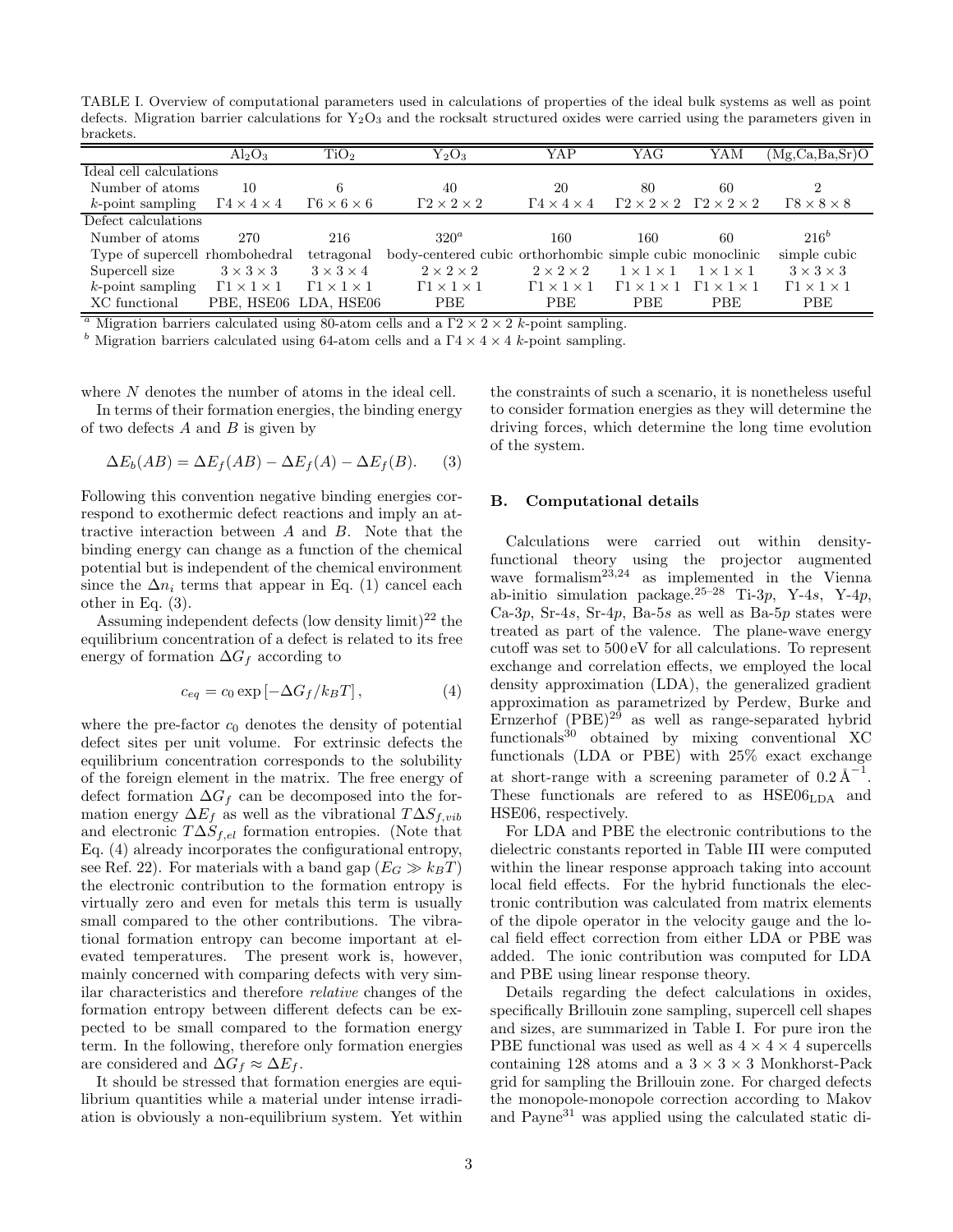electric constants given in Table III. Migration barriers were obtained via the climbing image-nudged elastic band method $32,33$  using three intermediate images to represent the transition path. The convergence of the calculations with respect to Brillouin zone sampling and supercell size was carefully tested, based on which the error in the He interstitial formation energies due to the computational parameters is estimated to be less than 0.1 eV.

Interfaces were modeled using slab geometries employing a similar approach as in Ref. 34. For the ideal Fe|MgO interface the supercell contained six Fe and six MgO layers equivalent to 36 atoms. The Fe|FeO|MgO interface model was composed of four Fe, two FeO, and six MgO layers equivalent to 40 atoms. Both systems were fully relaxed including cell shape and volume until forces were below  $20 \,\mathrm{meV}/\text{\AA}$  and the components of the stress tensor less than 1 kbar. For calculations involving He interstitials the supercell size was doubled parallel to the interface leading to supercells with 144 and 160 atoms, respectively. Helium interstitial positions were systematically sampled across the interface as well as the two "bulk" parts corresponding to 18 distinct configurations for each interface model. Each defect configuration was relaxed at fixed cell shape and volume until the maximum force fell below  $30 \,\mathrm{meV}/\mathrm{\AA}$ . In these calculations the Brillouin zone was sampled using a  $10 \times 10 \times 1$  Monkhorst-Pack grid for the ideal cells and a  $5 \times 5 \times 1$  grid for the defect cells.

Results for bulk oxides considered in this study and an extensive comparison of different XC functionals is provided in the appendix.

## III. HELIUM AND INTRINSIC DEFECTS

Helium can be incorporated either substitutionally or as an interstitial defect. In the next three sections, the thermodynamics of these two forms of He in three different prototypical oxides  $(Al_2O_3, TiO_2, Y_2O_3)$  are compared. It is shown that interstitial He is the most stable form under most conditions and is also the most relevant form with regard to sequestration in ODS steels.

# A. Alumina

Figure 1 shows the formation energies of interstitial and substitutional He as well as several intrinsic point defects in alumina. According to the calculations He interstitials preferentially occupy positions that are equivalent to 2b Wyckoff sites of the ideal structure. The interstitial formation energy is independent of the electron chemical potential, which is expected based on the closed-shell nature of He, and affected only slightly by the choice of XC functional (PBE: 2.15 eV, HSE06: 2.23 eV).

When He is substituted for Al the formation energy of the resulting defect closely follows the Fermi level dependence of the Al vacancy safe for a constant upward shift. In contrast, while substitutional He on an oxygen site exhibits the same charge states as the oxygen vacancy, the  $2+/0$  equilibrium transition level for He<sub>O</sub> is strongly shifted with respect to  $V_{\Omega}$ .

This behavior can be rationalized by considering the relaxation patterns of different defect charge states. Since He has a closed shell the formation energy difference between a vacancy and the corresponding substitutional defect results predominantly from strain. For the aluminum vacancy all charge states exhibit the same type of outward relaxation pattern and the formation energy difference between  $V_{\text{Al}}$  and  $\text{He}_{\text{Al}}$  is only weakly affected by the charge state. In the case of the oxygen vacancy, however, the first neighbor shell relaxes inward for the neutral and outward for the positive  $(2+)$  charge state. This behavior is typical for "deep" oxygen vacancies and also observed in other oxides including e.g., ZnO and  $In_2O_3$  (see Ref. 35).<sup>36</sup> As a result the strain energy contribution to the formation energies of  $He<sub>O</sub>$  is strongly charge state dependent, which explains the strong shift of the equilibrium transition levels from  $V_{\Omega}$  to He<sub>O</sub> that is observable in Fig. 1.

The absolute values of vacancy and substitutional He formation energies depend on the treatment of XC. The HSE06 hybrid functional, which provides a much improved value for the band gap compared to the PBE functional (compare Table III), yields larger formation energies approximately in accord with the increase in band gap. Yet PBE and HSE06 yield qualitatively the same picture with the equilibrium transition levels of  $V_{\rm O}/{\rm He_{O}}$ and VAl/HeAl tracking the conduction and valence band edges, respectively.

Figures 1(b,c) illustrate not only the dependence of defect formation energies on the electron chemical potential but also on the chemical environment (compare Eq. (1) and discussion thereafter). Moving from Al-rich to Orich conditions, which can be achieved by regulating the oxygen partial pressure, shifts the balance between He<sup>O</sup>  $(\Delta n_{\rm O} = -1)$  and He<sub>Al</sub>  $(\Delta n_{\rm Al} = -1)$  but leaves the formation energy of He<sub>i</sub> unchanged ( $\Delta n_{\text{Al}} = \Delta n_{\text{O}} = 0$ ). Figure 1 shows that the formation energies of both vacancies and substitutional He can become negative under certain conditions. As negative formation energies imply the material being unstable with respect to defect formation, the Fermi level is constrained to the range in which all formation energies of intrinsic defects are positive. Considering the thermodynamically allowed regions in Fig. 1, it can be concluded that for most conditions He interstitials are thermodynamically the preferred form of He in alumina. Yet He interstitials do bind to existing vacancies, since the reaction

$$
He_i + V_X \to He_X
$$

is exothermic and the binding energy  $E_b(H_{ex})$  [compare Eq.  $(3)$  is negative as shown in Fig. 1(d,e). The figure also demonstrates that the impact of the XC functional on the binding energies is small.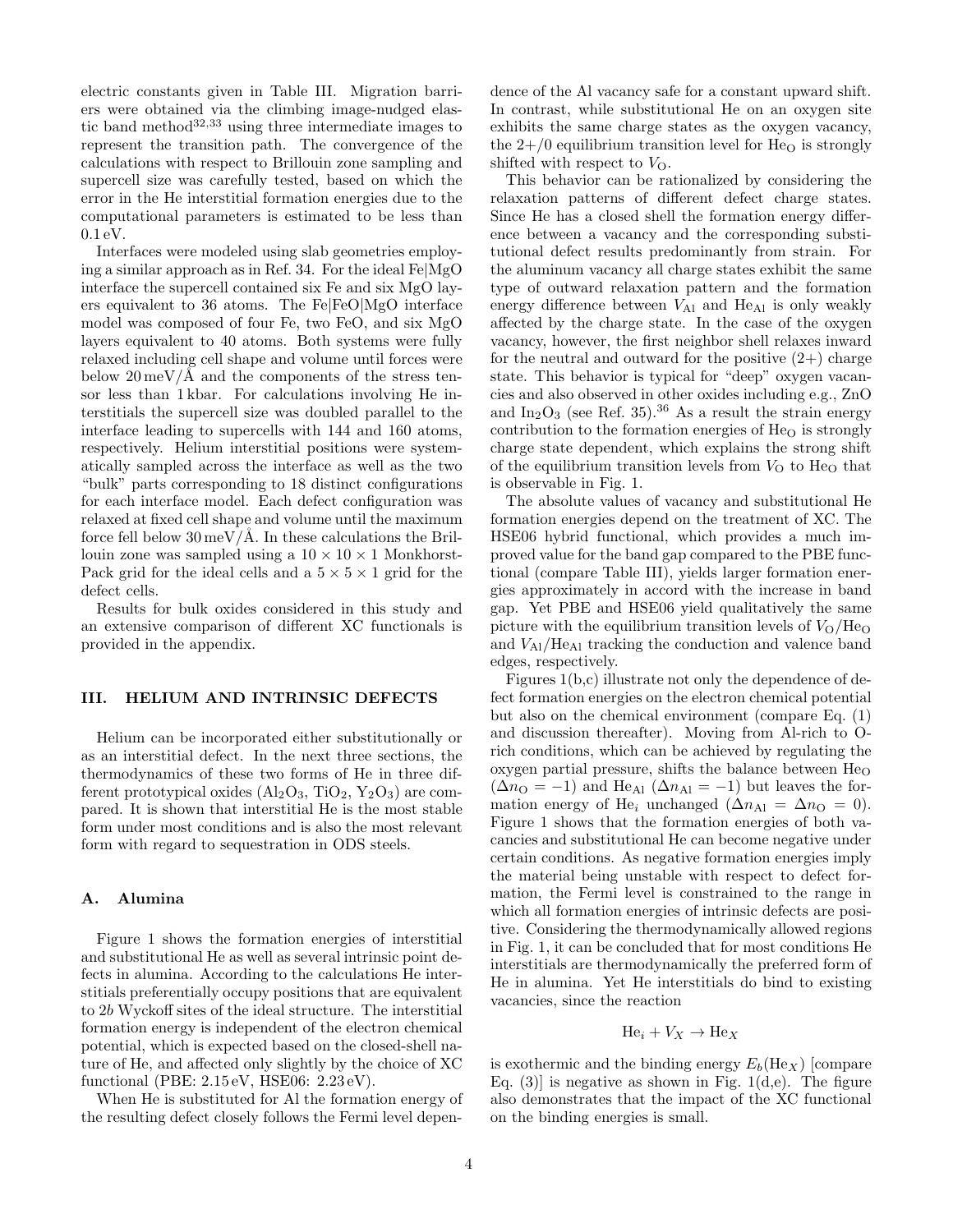

FIG. 1. (a-c) Formation energies for point defects in alumina (a) calculated using the PBE XC functional under Al-rich conditions, and calculated using the HSE06 hybrid functional under (b) Al-rich and (c) O-rich conditions, respectively. The line slopes correspond to the defect charge states according to Eq. (1). (d-e) Binding energies of He interstitials to vacancies for (d) oxygen and (e) aluminum.



FIG. 2. Formation energies for point defects in titania calculated using (a) the PBE XC functional under Al-rich conditions as well as the HSE06 hybrid functional under (b) Ti-rich and (c) O-rich conditions.

## B. Titania

The formation energies of several forms of He in titania as well as related intrinsic defects are shown in Fig. 2. The lowest interstitial formation energy is obtained if He occupies positions equivalent to the 4c Wyckoff site of the ideal structure. Similar to the case of alumina substitution on the cation sublattice leads to a defect with characteristics that are very similar to the cation vacancy. Unlike alumina this resemblance is also observed for oxygen vacancy and  $He<sub>O</sub>$ . Once again this behavior can be related to the relaxation patterns of the oxygen vacancy. In contrast to alumina, the oxygen vacancy in titania is "shallow", relaxation occurs inward for all charge states, and the strain energy associated with He insertion at the vacant oxygen site is virtually independent of charge state. The binding energy between a He interstitial and a vacancy is  $-1.0 \text{ eV}$  (LDA)/ $-1.1 \text{ eV}$  (HSE06) for He<sub>Ti</sub> and  $-1.4 \,\text{eV}$  (LDA) $/$  $-1.6 \,\text{eV}$  (HSE06) for He<sub>O</sub>.

The He interstitial formation energy is only weakly affected by the treatment of exchange and correlation



FIG. 3. Formation energies for point defects in yttria calculated using the PBE XC functional under (a) Y-rich and (b) O-rich conditions. (c) Binding energies of He interstitials to vacancies.

(LDA: 1.55 eV, HSE06: 1.98 eV). The same applies to binding energies. As in the case of alumina He interstitials are thermodynamically the most stable form of He.

## C. Yttria

The defect formation energies for yttria shown in Fig. 3 confirm the trends that were already observed for alumina and titania. The oxygen vacancy in yttria resembles its counterpart in alumina in so far as it also exhibits the characteristics of a deep defect. Helium interstitials occupy positions that are equivalent to 16c Wyckoff sites in the perfect lattice, which correspond to the structural vacancies of the bixbyite structure (see Sect. 3), and they bind to vacancies.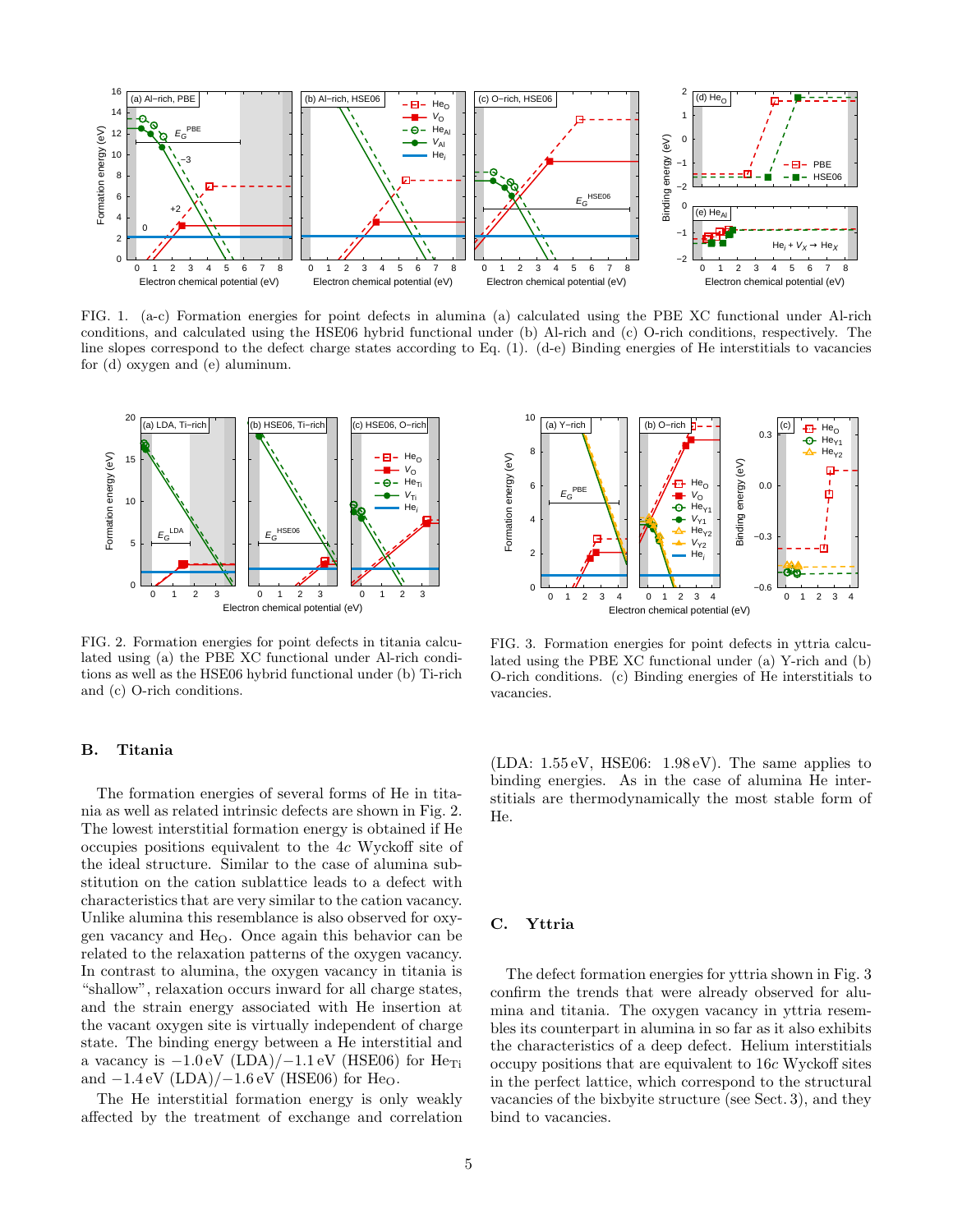

FIG. 4. Formation energies of He interstitials in various oxides as a function of the free volume at the interstitial site. Filled symbols indicate values at the respective equilibrium volumina.

## IV. HE INTERSTITIALS IN BULK OXIDES

In the previous three sections it was demonstrated that within the thermodynamically allowed range of Fermi levels He interstitials prevail. The actual He interstitial formation energies for different oxides, however, vary over a wide range  $(Al_2O_3: 2.15 \text{ eV}, TiO_2: 1.55 \text{ eV}, Y_2O_3:$ 0.71 eV, all values from conventional XC functionals). To resolve this variation He interstitial formation energies were computed as a function of volume for the oxides discussed above as well as the yttrium aluminum oxides and rocksalt structured oxides described in Sects. 4 and 5 of the appendix. Since the XC functional was shown in Sect. III to have a minor influence on He interstitial formation energies, calculations were carried out using conventional XC functionals that are computationally much more efficient than their hybrid relatives.

#### A. Scaling relation for formation energies

As shown in Fig. 4 the formation energies are found to scale remarkably well with the free volume at the interstitial site, where the latter is measured by the Voronoi volume of the He site in the relaxed configuration.<sup>37</sup> It turns out that other measures such as the distance from the He site to the nearest neighbor atom (which is equivalent to constructing the smallest sphere around the He interstitial) do not yield such favorable scaling relations. Figure 4 also demonstrates that the formation energies of He interstitials in iron do not fall in the range of the oxides and for the same free volumes are systematically higher.

The scaling relation in Fig. 4 is almost independent of the chemistry of the oxide involved and provides ample evidence that the major source of variation in the formation energies of He interstitials in oxides is the volumetric compression of the He atom. It thus effectively decou-

TABLE II. Migration barriers in eV for He interstitials in several oxides. Note that jump directions are approximate.  $\Delta V_{rel}$ : change in Voronoi volume of He site between initial state and saddle point normalized by volume of initial state;  $\Delta r_{rel}$ : change in He–nearest neighbor distance between initial state and saddle point normalized by initial neighbor distance.

|                  |                             | Material Direction Barrier (eV) | $\Delta V_{rel}$ (%) | $\Delta r_{rel}$ (%) |
|------------------|-----------------------------|---------------------------------|----------------------|----------------------|
| $Al_2O_3$        | $11\bar{1}$                 | 2.16                            | $-12.5$              | $-11.2$              |
|                  | 001                         | 3.86                            | $-9.2$               | $-16.9$              |
| TiO <sub>2</sub> | 001                         | 0.11                            | 3.6                  | 2.5                  |
|                  | 110                         | 1.22                            | $-9.7$               | $-8.5$               |
| $Y_2O_3$         | $\overline{1}\overline{1}1$ | 0.70                            | 1.4                  | $-15.0$              |
|                  | 111                         | 0.29                            | 4.0                  | $-9.4$               |
|                  | $0\bar{2}1$                 | 2.73                            | 0.0                  | $-23.2\,$            |
| YAP              | $1\bar{2}0$                 | 1.22                            | 24.6                 | $-5.6$               |
|                  | 101                         | 0.98                            | 3.6                  | $-3.4$               |
| MgO              | 100                         | 0.76                            | 16.1                 | $-10.2$              |
| CaO              | 100                         | 0.84                            | 17.2                 | $-9.6$               |
| SrO              | 100                         | 0.78                            | 17.4                 | $-9.0$               |
| BaO              | 100                         | 0.61                            | 17.6                 | $-8.6$               |



FIG. 5. Migration barriers for He interstitials in several oxides as a function of the relative change in He–nearest neighbor separation. The inset shows the same data as a function of the relative change in the Voronoi volume of the He site. The light gray stripe is intended as a guide for the eye.

ples chemistry from geometry and provides the basis for a simplified treatment of interfaces in Sect. V.

#### B. Migration barriers

To compare the mobility of He interstitials in oxides with iron their migration barriers in several oxides were determined. For each oxide we included paths that included up to three neighbor shells on the lattice of Wyckoff sites that correspond to the most stable He position. The results are compiled in Table II.

To establish a scaling relation for migration barriers similar to the one for formation energies, we considered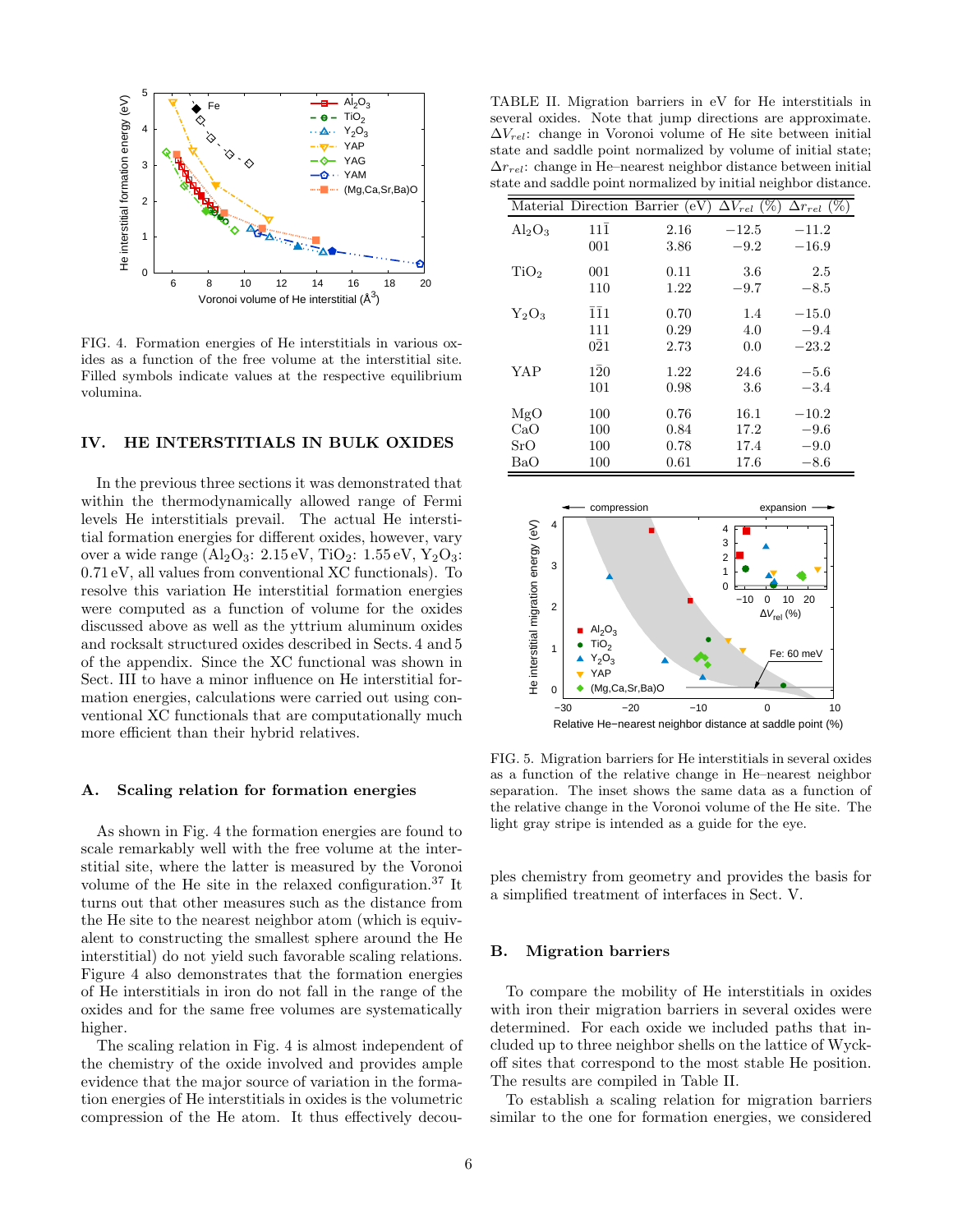

FIG. 6. Binding energy of He interstitial clusters in several oxides as well as iron (Fe data from Ref. 5) as a function of (a) the number of He atoms in the clusters and (b) the density of He interstitial sites in the host material.

the change in free volume (again measured using the Voronoi construction) from the initial He position  $V_{ini}$ to the saddle point  $V_{sad}$  normalized with respect to the initial volume

$$
\Delta V_{rel} = \frac{V_{sad} - V_{ini}}{V_{ini}}\tag{5}
$$

as well as the relative change in the distance between He and its nearest neighbor,  $\Delta r_{rel}$ , defined analogously.

Figure 5 shows the migration barriers to scale fairly well with both of these measures, especially the relative He–nearest neighbor distance, but neither measure yields as convincing a scaling relation as in the case of the formation energies. The figure also contains the migration barrier for  $Fe<sup>5</sup>$ , which at 60 meV is substantially lower than any of the migration barriers found in the oxides. One can thus expect He interstitials in oxides to be much less mobile than in iron.

# C. Helium interstitial clustering

It has been established by previous first-principles calculations<sup>5</sup> that He interstitials in Fe exhibit a strong tendency to bind both to other He interstitials and vacancies. The resulting defect complexes represent nascent He bubbles and therefore play a key role in understanding He embrittlement in iron and steels.

Complementing this information with regard to ODS steels, Fig. 6 shows binding energies of small He interstitial clusters in oxides. The left hand panel of Fig. 6 shows the dependence of the binding energy on the number of He atoms in the cluster for several oxides as well as iron. According to these data He–He interactions in oxides are typically much weaker than in iron with the exception of MgO. In some cases the interaction is even repulsive.

The trends displayed in Fig. 6(a) can be readily explained, at least qualitatively, by considering the density of He interstitial sites in a given host and thus the average distance between nearest neighbor He interstitials. Since all He interstitials impose a relatively short-ranged compressive strain on the surrounding lattice, one can expect two He interstitials to interact weakly repulsively at moderate separations. In contrast, at very short distances two He interstitials can effectively attract each other since the total lattice strain is confined to a smaller volume and thus the total strain energy is less for a He pair than for two separate interstitials.

As shown in Fig. 6(b) the binding energies for small He clusters do indeed exhibit a pronounced dependence on the density of interstitial sites with larger densities being associated with stronger binding.<sup>38</sup> For iron, which exhibits a strong tendency to form He clusters but is not included in Fig. 6(b), the interstitial site density is 0.53 per  $\AA^3$  and thus much higher than in any of the oxides.<sup>39</sup>

The reasoning above and the data in Fig. 6 suggest that in general one can expect He clustering to be stronger in oxides with a higher He interstitial site density and that most oxides are less prone to He cluster formation than iron.

## V. OXIDE-IRON INTERFACES

In the previous section properties of He defects in oxides have been extensively characterized, which led to the conclusion that He predominantly occurs in the form of interstitials. Furthermore it was found that formation energies of these defects scale with the free volume at the interstitial site almost independent of the chemistry of the host oxide. Similar though less pronounced trends could also be demonstrated for migration barriers and He interstitial cluster binding energies.

The oxide particles in ODS steels vary widely in composition and structure resulting in a rich variety of oxidematrix interfaces of seemingly arbitrary complexity.<sup>15</sup> Although some orientation relationships have been experimentally established (e.g., Fe|YAM, see Ref. 15), modeling these interfaces remains a computationally almost intractable task. The results of the previous section, however, suggest that it should be possible to rationalize the behavior of He at oxide-iron interfaces primarily based on the geometry of the interface and the associated free volume. Based on this rationale we decided to focus on two model systems, Fe|MgO and Fe|FeO|MgO. These interfaces are particular suitable for a computational study since the lattice mismatch between Fe and MgO is small, which means that for the present purpose interface dislocations can be neglected.<sup>40</sup>

## A. Ideal interfaces

The interface between two materials with rocksalt and body-centered cubic structure, respectively, is described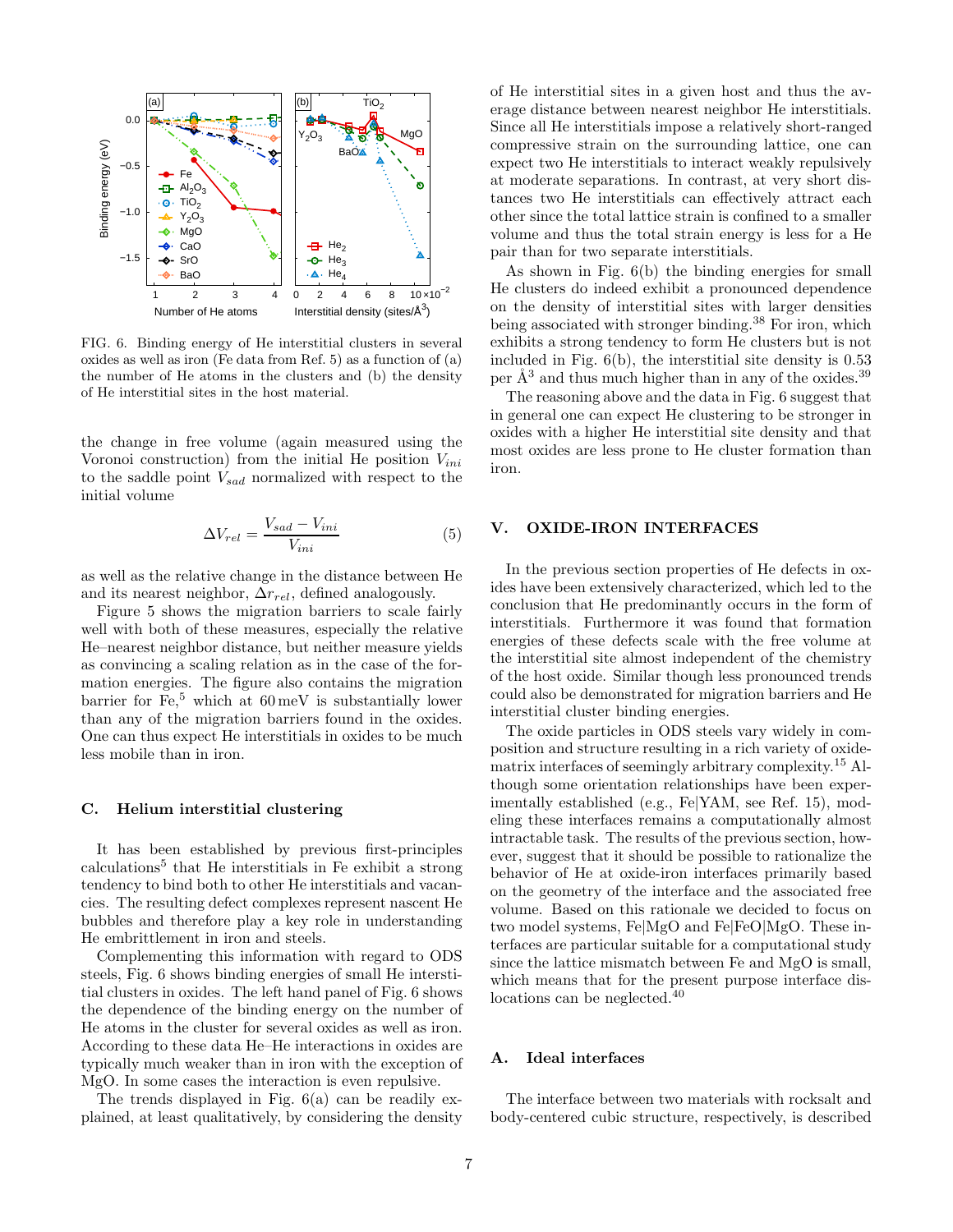

FIG. 7. (a,b) Illustration of the Baker-Nutting orientation relationship. Projection of (a) rocksalt MgO and (b) bodycentered cubic Fe along [001]. The latter is rotated by 45 deg about the [001] axis such that the  $[100]$ <sub>rocksalt</sub> and  $[110]$ <sub>bcc</sub> directions are parallel to each other. (c) Variation of interface energy as a function of the lateral displacement of the two crystals with respect to each other.



FIG. 8. Plane-averaged charge density and out-of-plane strain for the  $(a,b)$  Fe|MgO and  $(c,d)$  Fe|FeO|MgO interfaces as a function of position perpendicular to the interface plane. The colored spheres in the bottom panel indicate the atomic positions.

by the Baker-Nutting orientation relationship.<sup>34</sup> It is illustrated in Fig. 7, which shows that the  $(001)_{\text{rocksalt}}$  and  $(001)_{\text{bcc}}$  planes as well as the  $[100]_{\text{rocksalt}}$  and  $[110]_{\text{bcc}}$  directions are parallel to each other. Among the earth alkaline oxides MgO has the smallest lattice mismatch with Fe (4% based on the experimental lattice constants) and was therefore selected for the present study. Incidentally Fe–MgO interfaces have recently attracted a lot of attention since they exhibit a strong transverse magnetic resistance effect.41–45

In the present work both Fe|MgO and Fe|FeO|MgO interface models were included, the geometries of which are illustrated in Fig. 8. First the minimum energy configura-



FIG. 9. Helium interstitial formation energies and their respective Voronoi volumina for the (a) Fe|MgO and (b) Fe|FeO|MgO interfaces as a function of position perpendicular to the interface. Helium atoms placed in the range indicated by the horizontal bars relax into the interface.

tion of the Fe|MgO interface was established by scanning the energy landscape as a function of in-plane displacement, which yields the Fe-on-top-of-O configuration as the most stable one. The Fe|FeO|MgO model is then obtained from the Fe|MgO model by inserting O atoms in the outermost Fe layers such that the Fe and O atoms form a square lattice parallel to the interface. Both models were subsequently fully relaxed allowing both ionic motion as well as cell shape and volume changes.

After relaxation of the Fe|MgO interface model the Fe slab is under a compressive in-plane strain of 4.8% while the MgO half is under a tensile in-plane strain of −1.2%. The strain along [001] is of the respective opposite sign near the interface as shown in Fig. 8(b) and quickly decays to the bulk value with increasing distance to the interface. For the Fe|FeO|MgO geometry the inplane strains for the Fe and MgO part are 5.2% and approximately zero, respectively. Distinctly non-zero strain along [001] is only observed for the Fe slab, for which the strain is tensile directly next to the FeO layer but compressive anywhere else. The different magnitudes of the strain in the Fe and MgO parts reflect the fact that the tetragonal shear modulus is almost 1.5 times higher for MgO than for Fe.

## B. Helium at interfaces

Starting from the fully relaxed interface models, He interstitials were inserted sampling all distinct known bulk sites as well as sites in the interface. The calculated formation energies for these configurations are shown in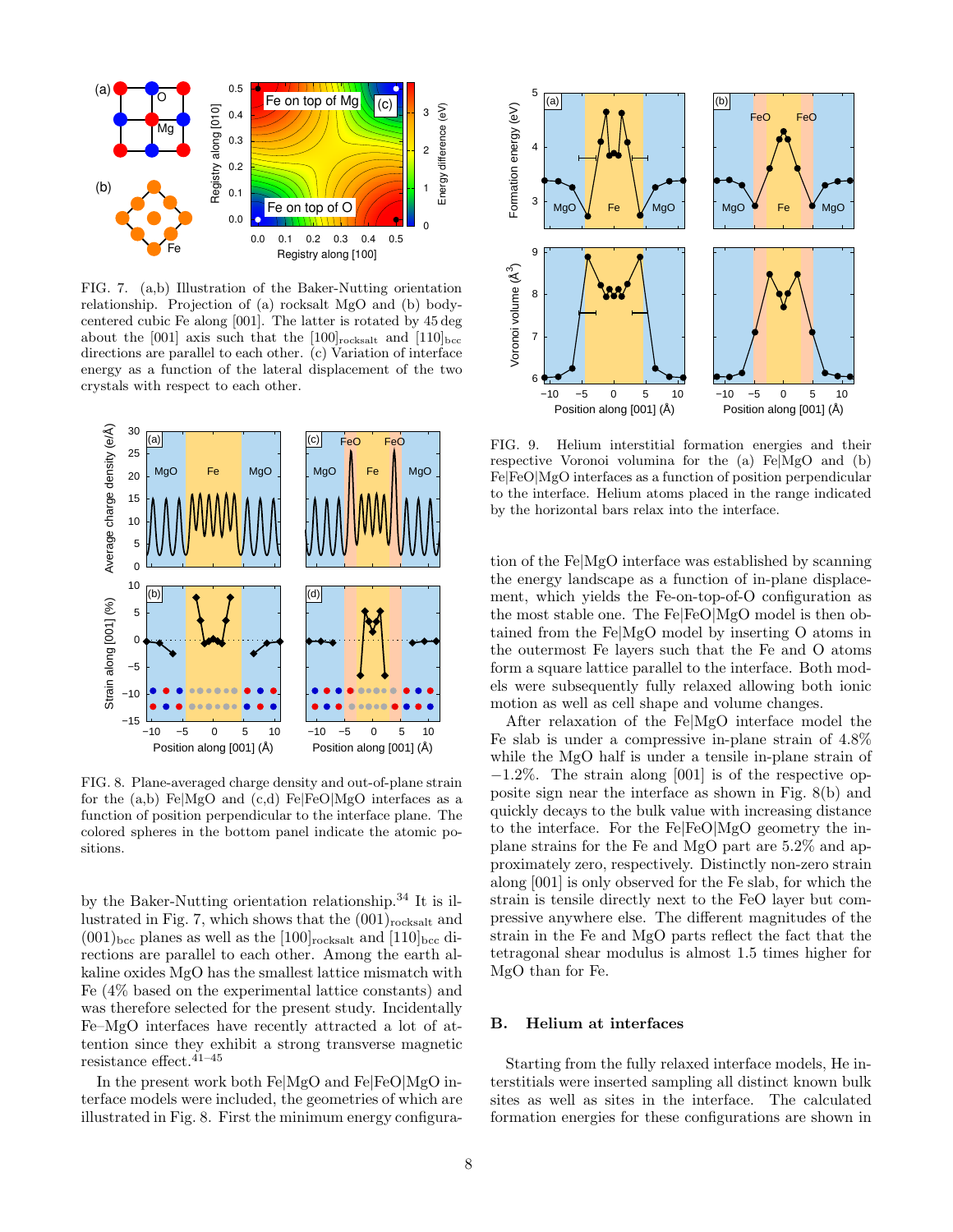Fig. 9.

For both interface configurations the formation energy for He interstitials is by far the lowest if the latter are located at the interface. For example in the case of the Fe|MgO interface the formation energy is 2.7 eV to be compared with values of 3.3 eV and 3.9 eV near the center of the MgO and Fe slabs, respectively. In the MgO part the formation energy is thus almost identical to the bulk value at the equilibrium lattice constant, whereas the corresponding value for Fe is noticeably lower than its unstrained bulk counterpart. This behavior is caused by two effects: Firstly, the tetragonal shear modulus is softer for iron than for the oxide, as a result of which the Fe slab is more severely strained. Secondly, the Poisson ratio of iron is less than 0.29, which implies that the average volume per atom changes with strain. In the case at hand, one observes an increase in the free volume at the He interstitial site from  $7.4 \, \AA^3$  to about  $8.0 \, \AA^3$ , which in combination with Fig. 4 readily explains the observed decrease in the formation energy.<sup>46</sup>

Comparison of formation energies and Voronoi volumina shows that inside both the Fe and MgO slabs the formation energy scales with the free volume. At the Fe|MgO interface the lowest formation energy also corresponds to the largest free volume. In the case of the Fe|FeO|MgO interface the formation energy is lower at the FeO|MgO interface than at the FeO|Fe interface even though the free volumes suggest the opposite trend. This effect is related to the earlier observation that Fe does not fall on the same scaling relation as the oxides (see Fig. 4). While this implies that one cannot predict formation energies at interfaces based exclusively on free volume, it nonetheless demonstrates clearly that He interstitials are more strongly attracted to interfaces than to either one of the bulk phases. For the two systems considered here as well as e.g.,  $Fe|Y_2O_3$  interfaces,<sup>47</sup> one observes an increase in the free volume at the interface compared to the bulk phases. This behavior can be attributed to a comparably weak adhesion between the oxide and the iron matrix, which is related to the transition from mixed ionic-covalent to metallic bonding across the interface.

# VI. DISCUSSION AND CONCLUSIONS

In this section the implications of the foregoing investigation for the understanding of He sequestration in ODS steels will be discussed. To simplify the discussion, first the major results of this work will be recapped.

A detailed examination of three different oxides of different chemical composition, stoichiometry and structure using both conventional as well as hybrid XC functionals showed that intrinsic defects limit the range within which the electron chemical potential can vary. Within the thermodynamically allowed range He interstitials are the most stable form of helium, yet they will bind to existing vacancies. While conventional and hybrid functionals yield different values for band gaps as well as absolute defect formation energies for vacancies and substitutional He, the results are qualitatively similar. Furthermore, for He interstitials conventional and hybrid functionals provide formation energies that are also quantitatively similar. Since the latter are computationally much more demanding, further calculations employed conventional functionals only.

Compared to iron He interstitial formation energies in oxides are significantly lower and exhibit a considerable materials dependence. Using data for a wide range of different oxides and volumes it was shown that the latter dependence can be described with good accuracy by a scaling relation based on the Voronoi volume of the He site. This finding demonstrates that the behavior of He can be largely rationalized in terms of free volume. It thereby greatly simplifies the task of understanding the behavior of He in ODS steels since it allows us to separate structure and chemistry.

He interstitial migration barriers were found to be systematically higher than in Fe. While the migration energies do not obey a scaling relation as cleanly as for the formation energies, as a general trend the migration barriers decrease if the relative change in the He–nearest neighbor distance from the initial configuration to the saddle point increases.

In iron He interstitials bind strongly to each other, which facilitates the formation of He bubble nuclei.<sup>5</sup> In contrast in most oxides the binding energies between He interstitials are much smaller indicating a weaker propensity for bubble formation. Binding between He interstitials was observed to scale with the volume density of He interstitial sites, with higher densities (e.g., MgO, Fe) leading to stronger binding.

The variability and complexity of oxide-iron interfaces in ODS steels prevents a direct first-principles study of He sequestration at these interfaces. In the present study it was therefore decided to study two particular simple interfaces, Fe|MgO and Fe|FeO|MgO. In view of the scaling relations described above, one can expect these interfaces to act as prototypes for the types of interfaces that occur in real materials. The calculations revealed that in both interfaces the formation energies of He interstitials are significantly lower than in either of the bulk phases. The low formation energies could again be correlated with a larger free volume at the interfaces. While in the MgO slabs the He interstitial formation energies reached almost exactly the value that was obtained earlier for bulk MgO, formation energies for positions inside the Fe slabs deviated significantly from the bulk value. This behavior is directly related to strain fields that distort the Fe lattice and thereby affect the free volume available at interstitial sites. The strain effect is much larger in the Fe matrix because its tetragonal shear modulus is considerably lower than the one of MgO.

Now one can combine all this information to develop a schematic energy landscape for He interstitials in ODS steels. In the Fe matrix He interstitial formation energies are high but migration barriers are low. In contrast,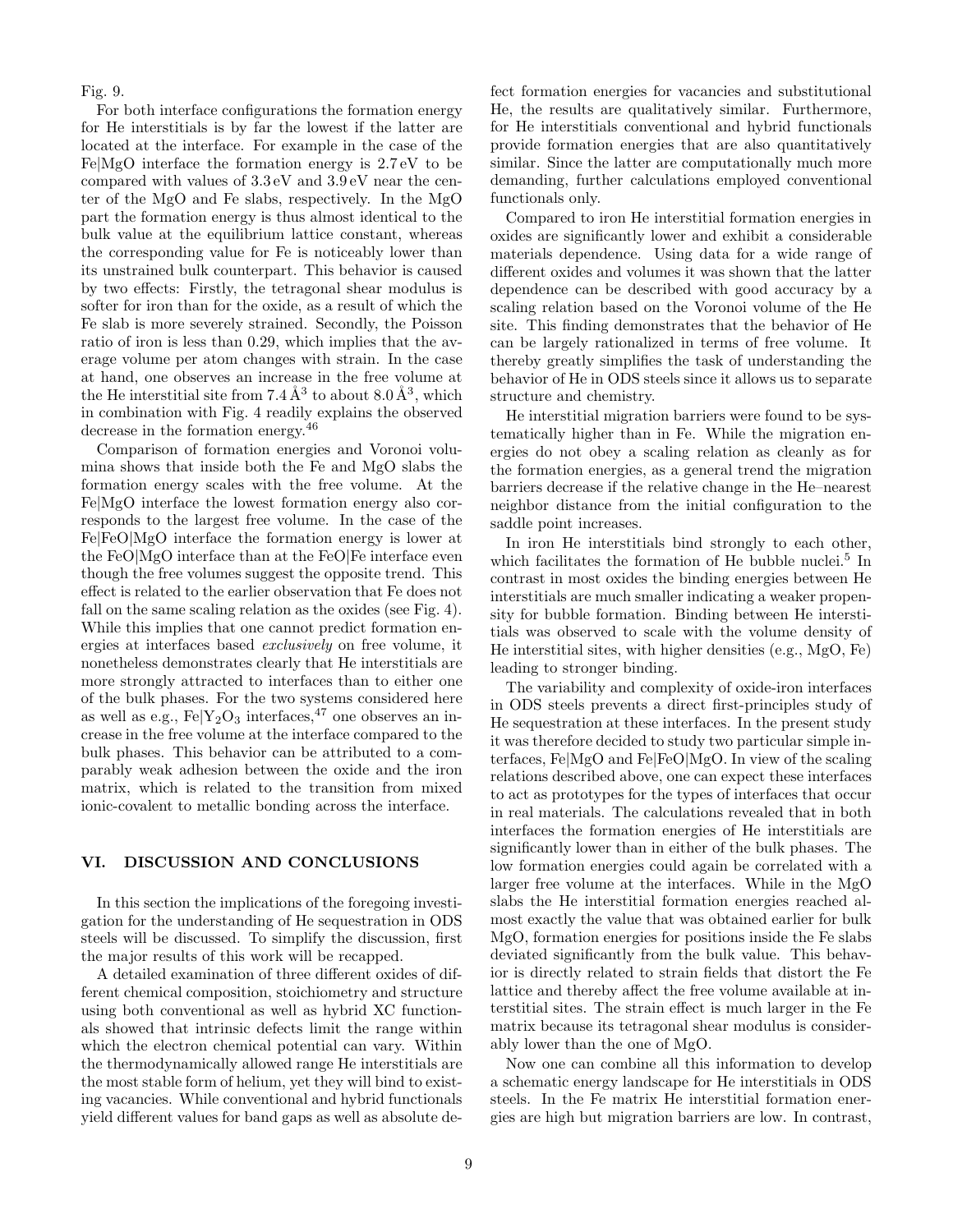

FIG. 10. Schematic energy landscape for He interstitial migration in an ODS steel. In the Fe matrix formation energies are high but migration barriers are low, while the opposite applies for the oxide particles. The smallest formation energies and thus the highest solubilities are predicted in the interface region. Strain fields can lead to gradients near the interface that depending on the sign of the strain field can either increase or decrease toward the interface.

formation energies in the oxide particles are lower while migration barriers are higher than in Fe. The lowest formation energies are observed at the interface. Since iron is elastically softer than the majority of oxides considered in this study, the iron matrix is more likely to be strained. This affects the free volume available to He interstitials and accordingly their formation energies (and solubilities). Combining these data, one can obtain a schematic energy landscape as the one sketched in Fig. 10. In this particular plot the free volume in the Fe matrix is assumed to increase toward the interface leading to a gradual sloping of the landscape toward the oxide particle. It is, however, equally possible that the free volume decreases toward the interface, leading to a landscape that rises toward the interface. In reality the character of the strain field sensitively depends on the structure of the interface, which can include e.g., interface dislocations, amorphous regions, and chemical gradients (in so far as they translate to strain). In fact, experimentally He bubble formation is observed not to  $\alpha$  occur around all precipitates,<sup>15</sup> for which strain effects could be a reasonable explanation.

In the introduction, it was pointed out that oxide particles in ODS steels exhibit a broad spectrum of structural and chemical variations, including amorphous regions and extremely small nanometer-sized inclusions. While these structures were not explicitly studied here, the present work has established clear trends that hold for a variety of different local environments both structurally and chemically. It was also demonstrated that He incorporation in oxides is qualitatively different from iron. This is most clearly visible in the He interstitial formation energies (Fig. 4), for which oxides display systematically lower values than iron for the same free volumes. This behavior can be readily understood in terms of mixed covalent–ionic bonding in the oxides vs metallic bonding in iron. The covalent character of oxides leads to stronger directional bonding and a more localized electron charge density compared to iron. As a result oxides adopt more open structures with larger interstitial sites (both in ionic and electronic terms), and defect induced strain fields are less extended than in metals. These qualitative features are also found in amorphous oxide particles and small oxide inclusions. (As shown in Refs. 10 and 12, already very small oxide clusters containing just a few atoms feature pronounced directional bonding). It is therefore expected that the results obtained in the present work also transpire to these more general situations.

In summary, in this paper it has been demonstrated that oxide particles in ODS steels have a higher He solubility than the Fe matrix, which is primarily the result of larger interstitial sites. The solubility at oxide-iron interfaces is even larger than in the bulk oxides. Strain fields, which can affect in particular the iron matrix, lead to solubility gradients near oxide-iron interfaces. The data obtained in this study not only provides valuable insight into the behavior of He in ODS steels but can be used to derive parameters for rate equation models of He sequestration in ODS steels.<sup>14</sup>

# ACKNOWLEDGMENTS

I would like to thank J. Marian for his continuous interest in this work and many fruitful discussions. Helpful discussions of experimental findings with L. Hsiung and M. Fluss are gratefully acknowledged. This work has been performed under the auspices of the U.S. Department of Energy by Lawrence Livermore National Laboratory under Contract DE-AC52-07NA27344 with support from the Laboratory Directed Research and Development Program.

# Appendix: Bulk properties of oxides

This appendix summarizes results for groundstate properties of the oxides included in this study as obtained using different computational methods. Based on these results the parameters for the defect calculations were chosen, in particular the XC functionals.

# 1. Alumina

The ground state structure of alumina  $(Al_2O_3)$  is corundum (Strukturbericht symbol  $D5_1$ , space group R3c, number 167), which has a primitive unit cell of rhombohedral symmetry containing ten atoms with Al and O atoms occupying Wyckoff sites 4c and 6e, respectively. The structure can also be described using a hexagonal setting, in which case the unit cell compromises three times as many atoms. The relation between the two settings is discussed in detail in Ref. 55. Following common procedure the structural parameters in Table III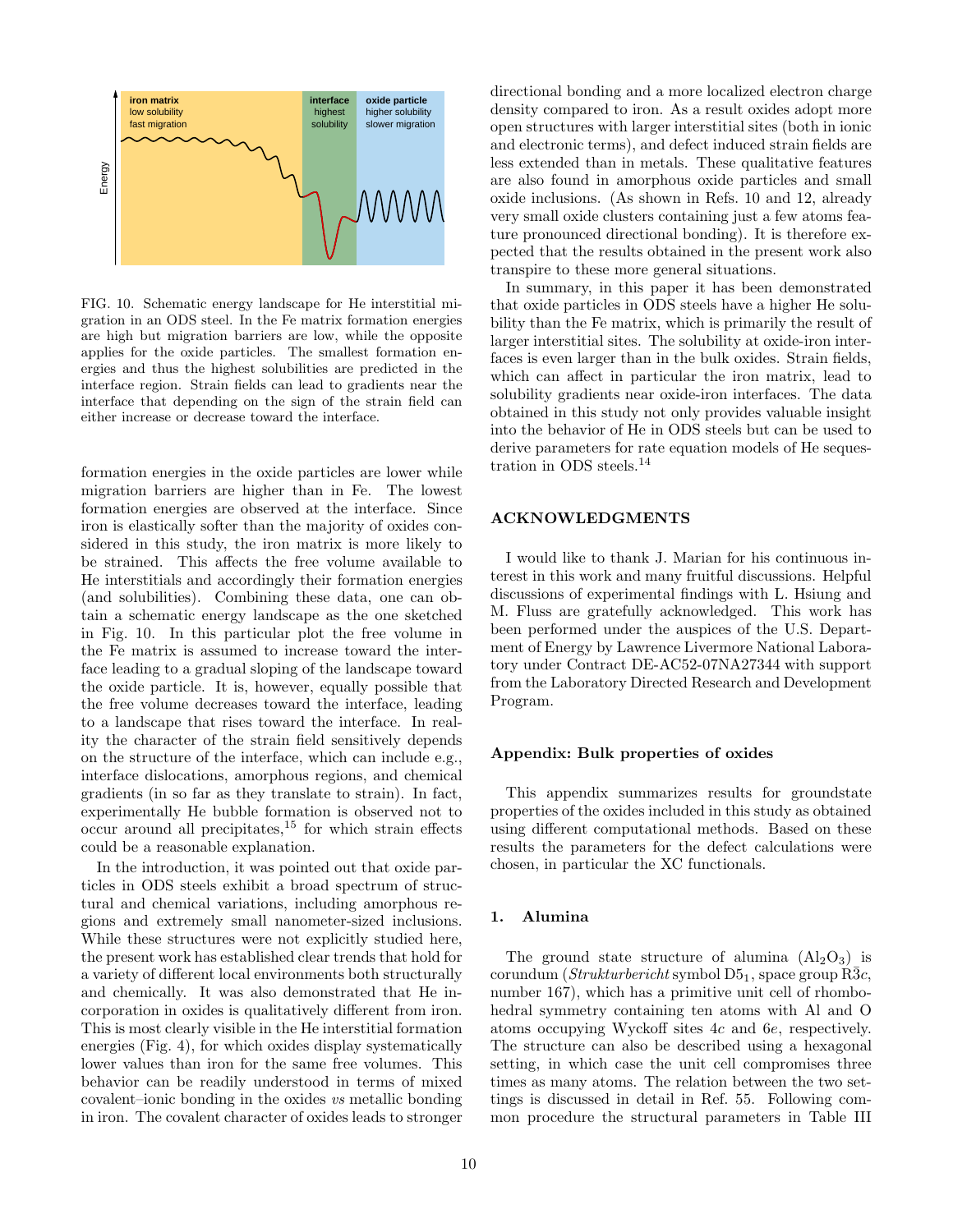TABLE III. Structural and electronic properties of  $Al_2O_3$ ,  $TiO<sub>2</sub>$ , and  $Y<sub>2</sub>O<sub>3</sub>$  from experiment and calculations. a, c: lattice parameters  $(\mathring{A}), \theta$ : rhombohedral angle (deg),  $x_i, y_i, z_i, u$ : internal structural parameters,  $E_G$ : band gap (eV),  $epsilon$  $\infty$ : electronic contribution to dielectric constant,  $epsilon$ ,  $epsilon$  ionic contribution to dielectric constant,  $epsilon_0$ : static dielectric constant (sum of  $\varepsilon_{\infty}$  and  $\varepsilon_{\text{ion}}$ ). The subscripts  $\perp$  and  $||$  indicate the dielectric constant perpendicular and parallel to the rhombohedral [111] axis (equivalent to the [0001] axis in the hexagonal setting), respectively. Note that for alumina the thermal band gap is reduced with respect to the optical gap (given here) due to polaronic effects (Ref. 48). Experimental data for alumina from Refs. 48 and 49, for titania from Refs. 50–52, and for yttria from Refs. 53 and 54.

| Alumina (corundum, $Al_2O_3$ ), space group $R\overline{3}c$ , number 167                                                                                                          |             |        |            |                      |        |
|------------------------------------------------------------------------------------------------------------------------------------------------------------------------------------|-------------|--------|------------|----------------------|--------|
|                                                                                                                                                                                    | Expt.       | LDA    | <b>PBE</b> | HSE06 <sub>LDA</sub> | HSE06  |
| $\boldsymbol{a}$                                                                                                                                                                   | 4.754       | 4.737  | 4.811      | 4.712                | 4.754  |
| $\overline{c}$                                                                                                                                                                     | 12.99       | 12.910 | 13.126     | 12.855               | 12.982 |
| $x_{\text{Al}}$                                                                                                                                                                    | 0.3523      | 0.3520 | 0.3522     | 0.3519               | 0.3519 |
| $x_{\rm O}$                                                                                                                                                                        | 0.3064      | 0.3056 | 0.3061     | 0.3061               | 0.3063 |
| $E_G$                                                                                                                                                                              | 8.8         | 6.38   | 5.83       | 8.59                 | 8.20   |
|                                                                                                                                                                                    | $2.9 - 3.2$ | 3.28   | 3.27       | 2.79                 | 2.79   |
| $\begin{array}{c} \varepsilon\mathop{\otimes}\limits_{-\infty}^{\infty} \\ \varepsilon\mathop{\otimes}\limits_{ ]} \end{array}$                                                    |             | 3.23   | 3.22       | 2.76                 | 2.77   |
|                                                                                                                                                                                    |             | 5.9    | 6.8        |                      |        |
|                                                                                                                                                                                    |             | 7.8    | 9.2        |                      |        |
|                                                                                                                                                                                    | $9.3 - 9.5$ | 9.2    | 10.0       | 8.7                  | 9.6    |
| $\begin{array}{c}\n\varepsilon_{\perp}^{\text{ion}}\\ \varepsilon_{\parallel}^{\text{ion}}\\ \varepsilon_{\parallel}^{\text{0}}\\ \varepsilon_{\parallel}^{\text{0}}\n\end{array}$ | 11.5-11.6   | 11.1   | 12.4       | 10.6                 | 12.0   |

|                                                                                                                                                     |          |        |        | Titania (rutile, TiO <sub>2</sub> ), space group $P4_2/mnm$ , number 136 |        |
|-----------------------------------------------------------------------------------------------------------------------------------------------------|----------|--------|--------|--------------------------------------------------------------------------|--------|
|                                                                                                                                                     | Expt.    | LDA    | PBE    | HSE06 <sub>LDA</sub>                                                     | HSE06  |
| $\boldsymbol{a}$                                                                                                                                    | 4.587    | 4.557  | 4.653  | 4.542                                                                    | 4.592  |
| $\mathfrak{c}$                                                                                                                                      | 2.954    | 2.924  | 2.970  | 2.922                                                                    | 2.948  |
| $\boldsymbol{u}$                                                                                                                                    | 0.3047   | 0.3038 | 0.3049 | 0.3046                                                                   | 0.3051 |
| $E_G$                                                                                                                                               | 3.05     | 1.79   | 1.77   | 3.37                                                                     | 3.39   |
|                                                                                                                                                     | 6.84     | 7.95   |        | 4.68                                                                     | 4.56   |
| $\begin{matrix} \varepsilon_{\perp}^{\infty} \\ \varepsilon_{\parallel}^{\infty} \end{matrix}$                                                      | 8.43     | 9.39   |        | 5.31                                                                     | 5.32   |
| $\varepsilon_{\perp}^{\rm ion}$                                                                                                                     |          | 164.7  |        |                                                                          |        |
|                                                                                                                                                     |          | 285.2  |        |                                                                          |        |
|                                                                                                                                                     | 111, 86  | 172.6  |        |                                                                          |        |
| $\begin{array}{c}\n\varepsilon_{\text{ion}}^{\text{ion}}\\ \varepsilon_{\text{ol}}^{\text{on}}\\ \varepsilon_{\text{ol}}^{\text{off}}\n\end{array}$ | 257, 170 | 294.6  |        |                                                                          |        |

|                         |           |           |           | Yttria (bixbyite, $Y_2O_3$ ), space group Ia3, number 206 |
|-------------------------|-----------|-----------|-----------|-----------------------------------------------------------|
|                         | Expt.     | LDA       | PBE       | HSE06                                                     |
| $\boldsymbol{a}$        | 10.5961   | 10.5115   | 10.71     | 10.64                                                     |
| $x_Y$                   | $-0.0326$ | $-0.0329$ | $-0.0328$ | $-0.0329$                                                 |
| $x_{\rm O}$             | 0.3908    | 0.3907    | 0.3908    | 0.3907                                                    |
| $y_{\rm O}$             | 0.1519    | 0.1517    | 0.1518    | 0.1517                                                    |
| $z_{\rm O}$             | 0.3801    | 0.3799    | 0.3800    | 0.3800                                                    |
| $E_G$                   | 6.0       | 4.10      | 4.07      | 5.689                                                     |
| $\varepsilon^{\infty}$  |           |           | 4.04      | 3.33                                                      |
| $\varepsilon^{\rm ion}$ |           |           | 10.3      |                                                           |
| $\varepsilon^0$         |           |           | 14.3      |                                                           |

are given in the hexagonal setting. The data shows that LDA calculations provide slightly better agreement with structural parameters than PBE calculations. The band gap underestimation in these calculations is typical for conventional XC functionals. This deficiency is largely corrected by using hybrid functionals, which also further improve the structural parameters. For defect calculations the PBE and HSE06 functionals were used.

# 2. Titania

There is a wide range of titanium oxides with different stoichiometries and crystal structures. Here the rutile structure (Strukturbericht symbol C4, space group  $P4<sub>2</sub>/mm$ , number 136) is considered, which has a primitive unit cell of tetragonal symmetry containing 2 Ti and 4 O atoms, which occupy Wyckoff sites  $2a$  and  $4f$ , respectively. For the structural parameters the closest agreement with experiment is obtained for the LDA and HSE06 functionals, which were accordingly used in defect calculations.

The PBE functional yields extremely soft phonon modes at Γ, which leads to a numerical divergence in the ionic dielectric constant. In reality  $TiO<sub>2</sub>$  does indeed possess soft modes that give rise to a very large dielectric constant. Due to their softness it is not trivial to accurately reproduce their frequencies and more crucially the resulting ionic contribution to the dielectric constant. In fact, the PBE functional did not only caused problems in calculations of the dielectric response but also in a number of defect calculations involving He interstitials: After removing the He interstitial from the relaxed supercell, the configuration did not relax to the original lattice positions but instead assumed a distorted structure with an energy that was *lower* than for the perfect rutile lattice. These problems raise concerns regarding the reliability of the PBE functional for calculations in  $TiO<sub>2</sub>$ . These problems were specific for the PBE functional and did not transpire to the HSE06 hybrid functional.

## 3. Yttria

The ground state structure of yttria  $(Y_2O_3)$  is bixbyite  $(Strukturebericht$  symbol D5<sub>3</sub>, space group Ia $\bar{3}$ , number 206). The primitive cell contains 16 Y atoms on Wyckoff sites 8b and 24d as well as 24 O atoms on Wyckoff sites 48e. The bixbyite structure can be described as a calcium fluorite lattice in which one quarter of the anion sites are unoccupied ("structural vacancies"). Structural and selected electronic properties obtained using different XC approximations are shown in Table III in comparison with experimental data demonstrating good overall agreement. For this material defect calculations were carried out using the PBE XC functional only.

## 4. Yttrium aluminum oxides

There are three distinct ground state structures in the Y–Al–O system that contain all three elements, a perovskite (yttrium aluminate, YAP), a garnet (YAG), and a monoclinic (YAM) structure. These ternary oxides are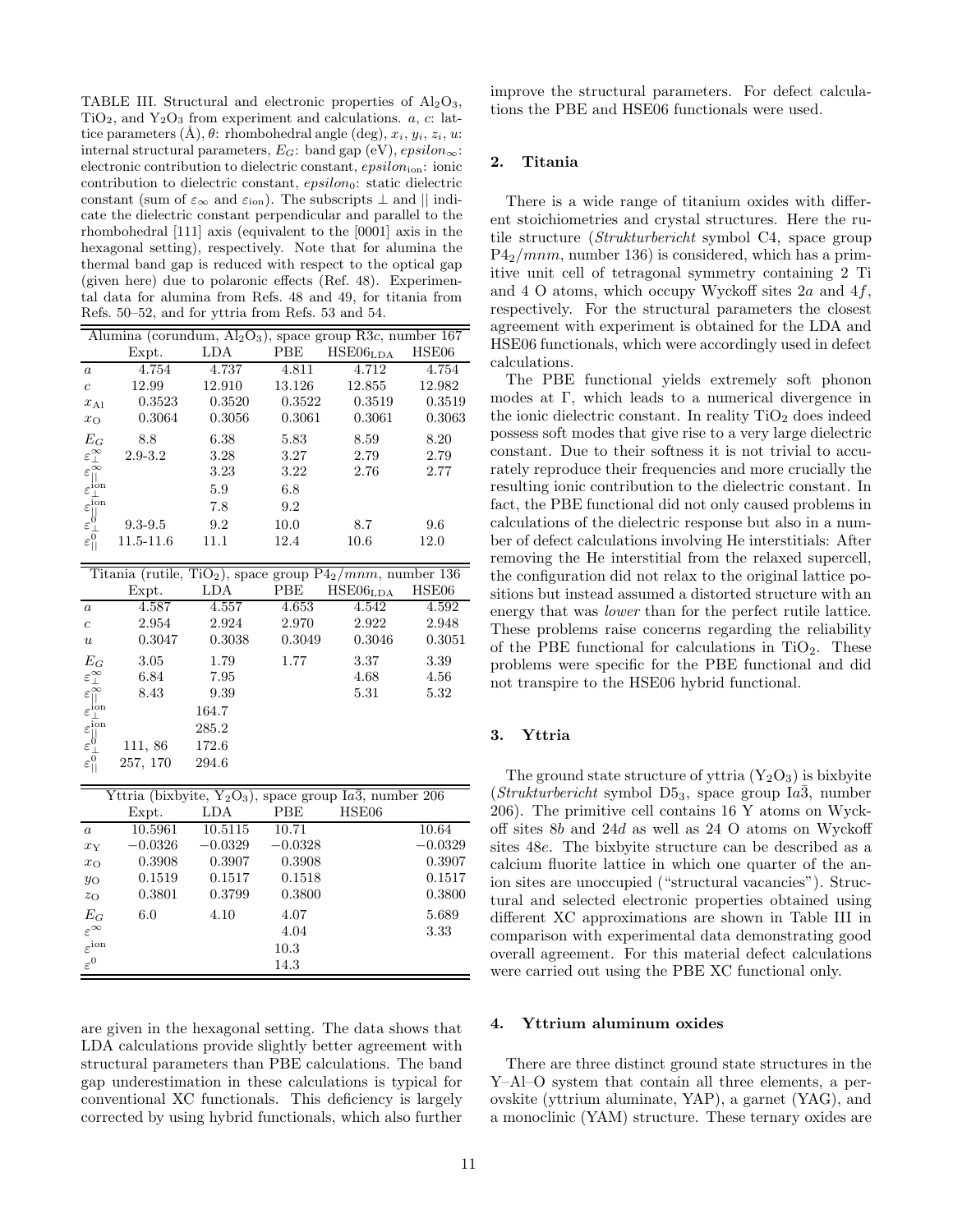TABLE IV. Structural and electronic properties of yttrium aluminum oxides. Symbols as in Table III. Experimental data for YAP, YAG and YAM from Refs. 56, 57, and 58, respectively.

|                |            |          | $YAP (YAlO3)$ , space group $Pnma$ , number 62                                                    |
|----------------|------------|----------|---------------------------------------------------------------------------------------------------|
|                | Experiment | LDA      | <b>PBE</b>                                                                                        |
| $\overline{a}$ | 5.315      | 5.284    | 5.392                                                                                             |
| b              | 7.354      | 7.314    | 7.452                                                                                             |
| $\overline{c}$ | 5.167      | 5.133    | 5.226                                                                                             |
| $x_{Y1}$       | 0.053      | 0.054    | 0.055                                                                                             |
| 2Y1            | 0.988      | 0.987    | 0.987                                                                                             |
| $x_{O1}$       | 0.477      | 0.480    | 0.477                                                                                             |
| $z_{O1}$       | 0.083      | 0.083    | 0.086                                                                                             |
| $x_{\rm O2}$   | 0.292      | 0.293    | 0.294                                                                                             |
| $y_{O2}$       | $0.042\,$  | 0.044    | 0.045                                                                                             |
| $z_{\rm O2}$   | 0.707      | 0.706    | 0.706                                                                                             |
|                |            |          |                                                                                                   |
|                |            |          | YAG (Y <sub>3</sub> Al <sub>5</sub> O <sub>12</sub> ), space group $Ia\overline{3}d$ , number 230 |
|                | Experiment | LDA      | <b>PBE</b>                                                                                        |
| $\overline{a}$ | 12.006     | 11.916   | 12.127                                                                                            |
| $x_{\Omega}$   | $-0.032$   | $-0.031$ | $-0.031$                                                                                          |
| $y_{\rm O}$    | 0.051      | 0.051    | 0.050                                                                                             |
| $z_{\rm O}$    | 0.150      | 0.149    | 0.149                                                                                             |
|                |            |          |                                                                                                   |
|                |            |          | YAM $(Y_4A1_2O_9)$ , space group $P2_1/c$ , number 14                                             |
|                | Experiment | LDA      | <b>PBE</b>                                                                                        |
| $\alpha$       | 7.375      | 7.296    | 7.441                                                                                             |
| b              | 10.462     | 10.380   | 10.563                                                                                            |
| $\overline{c}$ | 11.110     | 11.044   | 11.260                                                                                            |
| β              | 108.58     | 108.46   | 108.50                                                                                            |

included because yttrium and aluminum oxide are common additions in ODS steels and some of the resulting oxides have been observed experimentally.<sup>15</sup>

The perovskite structure (YAP) has orthorhombic symmetry with space group  $62$  (Pnma).<sup>59</sup> Its primitive unit cell contains 4 Al, 4 Y, and 12 O atoms corresponding to a chemical sum formula of YAlO3. Yttrium occupies 4c Wyckoff sites with two internal parameters,  $x<sub>Y</sub>$ and  $z<sub>Y</sub>$  while the Al atoms sit on the 4b Wyckoff sites with no internal parameters. The oxygen atoms occupy both 4c and 8d sites. Their positions can be described using five internal parameters,  $x_{O1}$ ,  $z_{O1}$ ,  $x_{O2}$ ,  $y_{O2}$ , and  $z_{\text{O2}}$ . Table IV compares the structural data obtained from experiments and calculations.

The garnet structure (YAG) has cubic symmetry with space group  $230 \text{ (Ia3d)}$ . Its primitive unit cell contains 20 Al, 12 Y, and 48 O atoms corresponding to a chemical sum formula of  $Y_3Al_5O_{12}$ . Yttrium occupies the 24c Wyckoff sites and aluminum atoms are located both on 16a and 24d Wyckoff sites. Oxygen atoms occupy the 96h Wyckoff sites with three internal parameters,  $x<sub>O</sub>$ ,  $y<sub>O</sub>$ , and  $z<sub>O</sub>$ . The structural data obtained from experiments and calculations are compared in Table IV.

Monoclinic yttrium aluminum oxide (YAM) belongs to space group 14  $(P2<sub>1</sub>/c)$ . Its primitive unit cell contains 8 Al, 16 Y, and 36 O atoms corresponding to a chemical sum formula of  $Y_4Al_2O_9$ . Yttrium, aluminum, and oxygen occupy 4, 2, and 9 different 4e Wyckoff sites, respectively, leading to a total of 45 internal parameters. Table IV compares the lattice constants to experimental data revealing good overall agreement with the reference data. We refrain from listing the internal structural parameters but assert that they are also in good agreement with experiment.

#### 5. Oxides in the rocksalt structure

There are a number of oxides that adopt the rocksalt structure. Here only the earth alkaline oxides are included as the most simple variant. One obtains lattice constants of  $4.240 \text{\AA}$  (experimental value  $4.207 \text{\AA}$ , Ref. 60),  $4.832 \text{ Å}$  ( $4.803 \text{ Å}$ , Ref. 60),  $5.207 \text{ Å}$  ( $5.160 \text{ Å}$ , Ref. 61), and  $5.611 \text{\AA}$  (5.524 Å, Ref. 62) for MgO, CaO, SrO, and BaO, respectively.

# **REFERENCES**

- <sup>1</sup>K. Ehrlich, Philos. Trans. Royal Soc. A 357, 595 (1999).
- <sup>2</sup>E. E. Bloom, J. T. Busby, C. E. Duty, P. J. Maziasz, T. E. McGreevy, B. E. Nelson, B. A. Pint, P. F. Tortorelli, and S. J. Zinkle, J. Nucl. Mater. 367-370, 1 (2007).
- <sup>3</sup>G. Odette, M. Alinger, and B. Wirth, Annu. Rev. Mater. Res. 38, 471 (2008).
- <sup>4</sup>T. Seletskaia, Y. Osetsky, R. E. Stoller, and G. M. Stocks, Phys. Rev. Lett. 94, 046403 (2005).
- ${}^5C.$  C. Fu and F. Willaime, Phys. Rev. B 72, 064117 (2005).
- <sup>6</sup>P. Erhart and J. Marian, J. Nucl. Mater. 414, 426 (2011).
- <sup>7</sup>S. Ukai, T. Nishida, H. Okada, T. Okuda, M. Fujiwara, and K. Asabe, J. Nucl. Sci. Technol. 34, 256 (1997).
- <sup>8</sup>S. Ukai, T. Nishida, T. Okuda, and T. Yoshitake, J. Nucl. Sci. Technol. 35, 294 (1998).
- <sup>9</sup>R. Kasada, N. Toda, K. Yutani, H. S. Cho, H. Kishimoto, and A. Kimura, J. Nucl. Mater. 367-370, 222 (2007).
- $10C$ . L. Fu, M. Krcmar, G. S. Painter, and X. Q. Chen, Phys. Rev. Lett. 99, 225502 (2007).
- <sup>11</sup>E. A. Marquis, Appl. Phys. Lett. 93, 181904 (2008).
- $12$ Y. Jiang, J. R. Smith, and G. R. Odette, Phys. Rev. B 79, 064103 (2009).
- <sup>13</sup>L. K. Mansur, "Kinetics of nonhomogenous processes," (Wiley-Intersciences, New York, 1987) Chap. Mechanisms and kinetics of radiation effects in metals and alloys, p. 377.
- <sup>14</sup>J. Marian and V. Bulatov, J. Nucl. Mater. 415, 84  $(2011).$
- <sup>15</sup>L. L. Hsiung, M. J. Fluss, S. J. Tumey, B. W. Choi, Y. Serruys, F. Willaime, and A. Kimura, Phys. Rev. B 82, 184103 (2010).